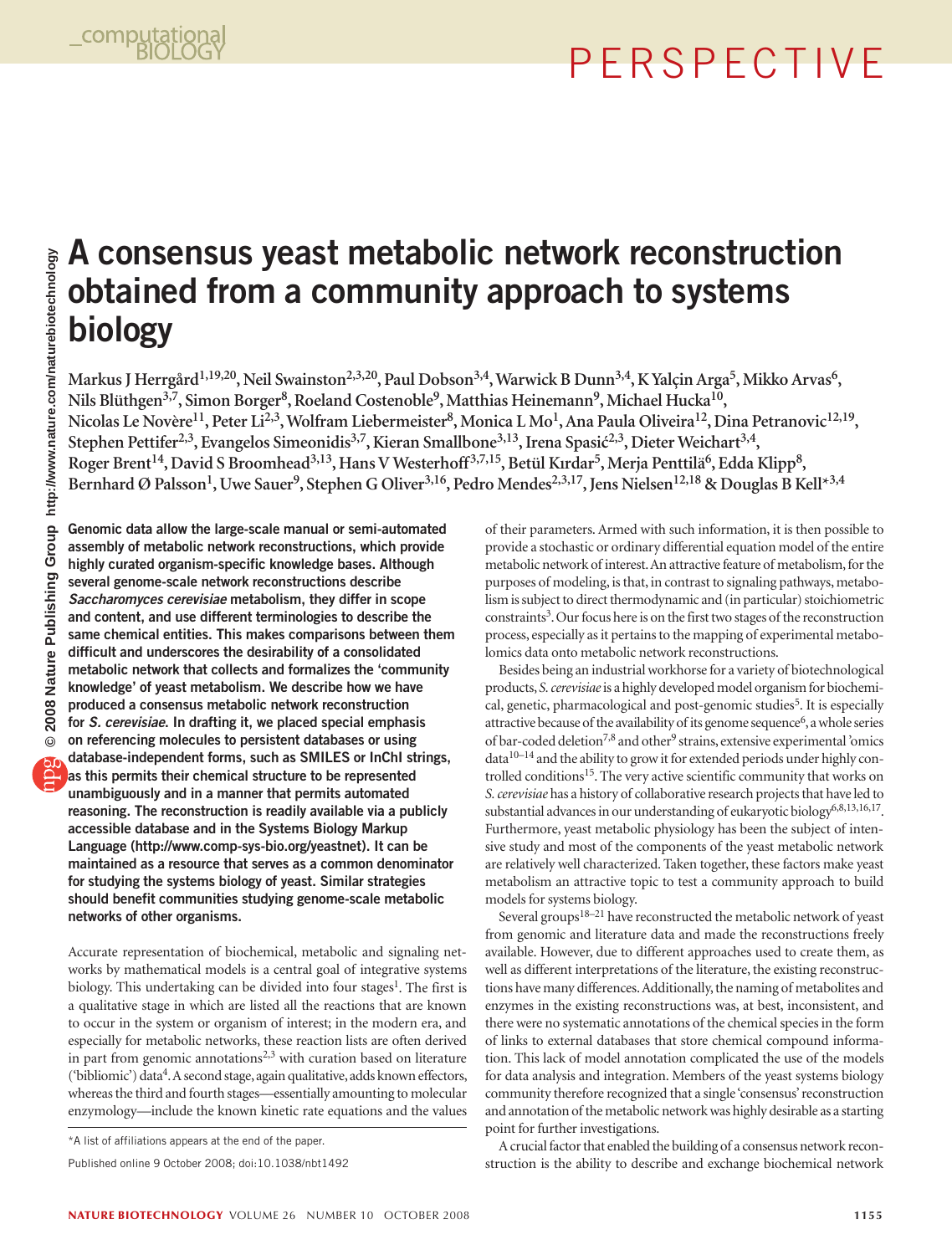models in a standard format, the Systems Biology Markup Language (SBML; [http://www.sbml.org/\)](http://www.sbml.org/)<sup>22</sup>. The SBML format is employed by most commonly used software applications for visualizing, simulating and analyzing biochemical networks, and also in pathway databases. SBML also provides the necessary standardized means ('Minimum Information Requested in the Annotation of biochemical Models' or  $MIRIAM<sup>23</sup>)$  to annotate models with information that is required to identify network components uniquely, including metabolites, proteins and genes. Representing the consensus metabolic network reconstruction in a MIRIAM-compatible SBML format allows widespread use of the reconstruction and assists in its continued curation, expansion and revision.

We developed this consensus reconstruction using a 'jamboree' approach—a large, focused work meeting, where we defined the protocol for the curation process as well as resolving the majority of discrepancies between the existing reconstructions. The jamboree event was followed by an extended process of curation of remaining discrepancies and careful annotation of components of the reconstructions by a smaller group of people. The overall goal of the effort was, by careful curation and comprehensive annotation of the network model and its components, to make the consensus reconstruction useful for the broadest possible set of users. The general reconstruction could then be used directly in bioinformatics applications aimed at integration of, for example, metabolomics and proteomics data or as a starting point for building predictive models using a number of different approaches<sup>24,25</sup>, and for other purposes outlined below.

Here we describe how an initial 'community consensus' reconstruction of the yeast metabolic network was carried out. We make some further proposals for how this reconstruction of the yeast metabolic network may evolve as more information is acquired. We also discuss the possibility of using a similar approach to build consensus models of metabolic and other networks in other organisms.

#### **Consensus reconstruction**

As a starting point for the development of a consensus reconstruction, we chose two separately developed freely available metabolic network reconstructions, iMM904 (see [http://www.cmb.dtu.dk/Forskning/](http://www.cmb.dtu.dk/Forskning/Software/models.aspx) [Software/models.aspx](http://www.cmb.dtu.dk/Forskning/Software/models.aspx) and [http://gcrg.ucsd.edu/In\\_Silico\\_Organisms/](http://gcrg.ucsd.edu/In_Silico_Organisms/Yeast) [Yeast\)](http://gcrg.ucsd.edu/In_Silico_Organisms/Yeast) and iLL672 (ref. 20), containing 904 and 672 yeast genes, respectively. We have also placed relevant files in SBML format on the website <http://www.comp-sys-bio.org/yeastnet>. Both of these reconstructions were derived from the first genome-scale metabolic network reconstruction for yeast iFF708 (ref. 18; for the basis of this terminology see ref. 26), but the process of curating the original reconstruction was substantially different for the two derived reconstructions. The iMM904 reconstruction has eight different compartments and was developed by curating and expanding an earlier reconstruction, iND750 (ref. 19). In contrast, the iLL672 reconstruction<sup>20</sup> was directly derived from iFF708 by extensively curating the reconstruction to improve the ability of the flux balance model derived from the reconstruction to predict gene deletion phenotypes<sup>27</sup>. It should be noted that yeast metabolic pathways in the Kyoto

| Table 1 Comparison of starting-point reconstructions |               |               |                  |                         |          |  |
|------------------------------------------------------|---------------|---------------|------------------|-------------------------|----------|--|
|                                                      | <b>iMM904</b> | <b>iLL672</b> | Common           | iMM904 only iLL672 only |          |  |
| <b>Metabolites</b>                                   | 713           | 452           | 444              | 269                     | 8        |  |
| Reactions                                            | 1.402         | 743           | 566 <sup>a</sup> | 836                     | 177      |  |
| Genes                                                | 904           | 659           | 646              | 258                     | 13       |  |
| Compartments                                         | 8             |               | $\mathcal{P}$    | 6                       | $\Omega$ |  |

<sup>a</sup>Reaction comparisons were done by considering every reaction to be reversible and with-<br>out taking into account water and extracellular or intracellular protons (explicitly accounted<br>for in iMM904).

Encyclopedia of Genes and Genomes (KEGG)28 and the Saccharomyces Genome Database (SGD)<sup>29,30</sup> databases were used to establish the starting point for building the original iFF708 reconstruction and also for curating the iLL672 and iMM904 reconstructions. Hence, the information from early versions of these two reconstructions is included implicitly in the consensus reconstruction.

Due to the lack of common metabolite names and annotations, the comparison of the two starting-point reconstructions required first manually defining the correspondences between metabolites. After these had been assigned, the overall metabolite and reaction content of the two reconstructions could be compared (**Table 1**). The majority of metabolites (444) were found in both reconstructions, whereas 8 were found only in iLL672 and 269 only in iMM904. In terms of reactions, 566 were in both reconstructions, 177 were only in iLL672 and 836 only in iMM904. The large number of additional reactions in iMM904 is mostly due to the expanded number of compartments represented in this reconstruction.

The jamboree was held at The University of Manchester, UK, in April 2007. The comparison between the iLL672 and iMM904 reconstructions, proposed at a meeting of the Yeast Systems Biology Network ([http://www.](http://www.ysbn.eu/) [ysbn.eu/\)](http://www.ysbn.eu/) in Helsinki, Finland, in June 2006, formed the starting point for the reconstruction (**Table 1**). The three-day event in Manchester concentrated on three separate areas: (i) defining standards for curation as well as for representation of the annotated reconstruction in SBML, (ii) annotating the metabolites with reference to external compound databases and (iii) resolving discrepancies between the reaction-metabolite sets in the two reconstructions. The presence of experts in fields such as yeast genetics and physiology, systems modeling, metabolomics, standards (SBML/ MIRIAM/metabolomics), and database or ontology development allowed the group to make good progress in all three areas. The annotation and curation was aided by a version of the B-Net database<sup>31</sup>, and is provided in SBML form (**Supplementary Table 1**online). After the jamboree, a subgroup of the authors verified the curation and annotation, and resolved the remaining discrepancies between models. Below, we discuss some of the major components of the curation and annotation processes.

#### **Metabolite-naming conventions**

The initial comparison made it very clear that the naming conventions used in the two models were completely different, such that it was difficult in some cases even for experts to know which chemical entities were being referred to. Moreover, some of the reactions involved 'generic' structures (molecules with R-groups or so-called 'Markush' structures), which are not effectively represented in stoichiometric metabolic models, while certain named entities represented 'composite' substances such as mixtures of different lipids or 'biomass'. Without standardized names, it is extremely hard to enable computer software to reason about the similarities and differences between different models<sup>32–37</sup>. This is even more problematic in the case of reconstructions of the larger human metabolic network $4,38$ .

However, as SBML allows one to annotate species such as metabolites with external references, we related them to molecules in the 'chemical entities of biological interest' (ChEBI)<sup>39</sup>, KEGG<sup>28</sup> and PubChem<sup>40</sup> databases, and identified them precisely using database-independent representations of small molecules, such as 'simplified molecular input line entry system' (SMILES)<sup>41</sup> and international chemical identifier (InChI)<sup>36,42</sup> representations. We took advantage of this aspect of SBML to identify and annotate manually which chemical species were being described. In general, we searched these databases with the contents of the species' name attribute field in the SBML representation or by the chemical formula of the compound sought. The order of annotation was such that we annotated metabolite species using ChEBI identifiers and InChI strings, where possible. If these did not exist or could not be resolved, we used KEGG IDs— or, in two cases, Human Metabolome Database (HMDB)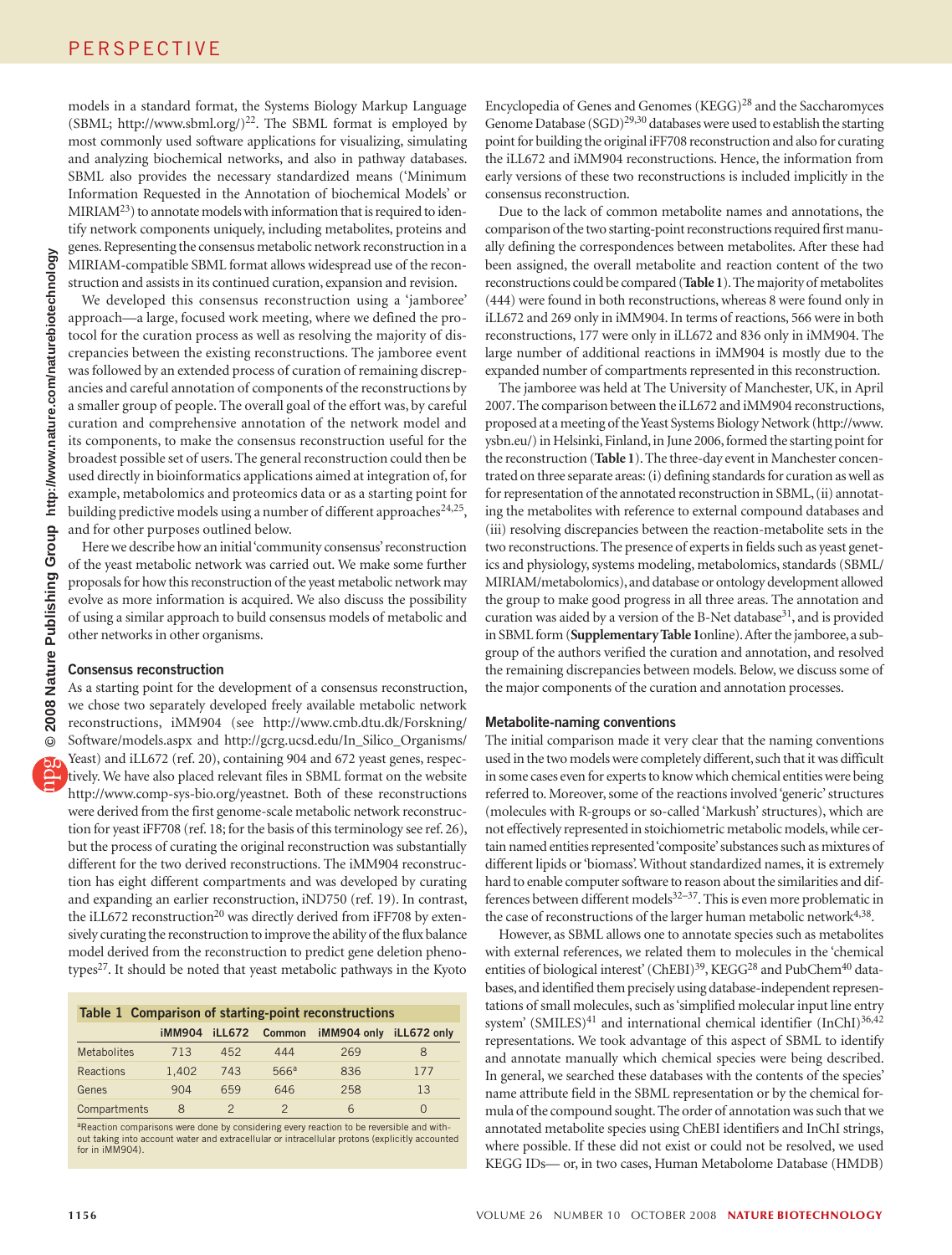http://www.nature.com/naturebiotechnology **© 2008 Nature Publishing Group http://www.nature.com/naturebiotechnology**Group **Publishing Nature** 2008  $\odot$  identifiers<sup>43</sup>—followed by PubChem IDs and finally PubMed references. This generated, for the first time, a representation that allows computational comparisons to be performed.

Because some individual molecules have multiple states (e.g., because of acid-base reactions), it would be desirable to use the chemical entities believed to be most common at the pH of the relevant compartment. However, in this version of the consensus reconstruction, all species are assumed to be in the form that corresponds to the most common protonation state at pH 7.2. Whenever possible, the metabolites were annotated with a database entry with the correct protonation state. However, in several cases, the databases only contained the metabolite in a neutral form or otherwise in an incorrect or incorrectly annotated protonation state.

#### **Annotation of large-scale metabolic models in SBML**

Although large-scale metabolic network reconstructions and models are now commonly represented in SBML, there has not thus far been a standard way to annotate these models. As part of the consensus reconstruction effort, we tried to develop such a standard that is compliant with MIRIAM23. Whereas the annotation of metabolites is quite straightforward, standardized annotation of the reaction content (molecules and reactions) of the reconstructed network proved to be more involved.

Where possible, we annotated reactions using literature references encoded as PubMed IDs, using the MIRIAM- and SBML-compliant "isDescribedBy" 'resource description framework' (RDF; see [http://www.w3.org/TR/](http://www.w3.org/TR/REC-rdf-syntax/) [REC-rdf-syntax/\)](http://www.w3.org/TR/REC-rdf-syntax/) annotation tag. In addition, reaction annotations include modifiers (enzymes/enzyme complexes) where possible. If a given reaction can be catalyzed by two or more isozymes, we generated an individual reaction for each isozyme (or complex). We represented the formation of protein complexes by separate reactions. Proteins and genes were finally annotated by references to SGD<sup>29</sup> and UniProt<sup>44</sup>. In addition, we annotated cellular compartments

#### **a**

**b**

<species metaid="metaid\_M\_172" id="M\_172" name="ATP" compartment="C\_1" sboTerm="SBO:0000299">

```
 <annotation>
```

```
 <in:inchi xmlns:in="http://biomodels.net/inchi" metaid="M_172_inchi">
InChI=1/C10H16N5O13P3/c11-8-5-9(13-2-12-8)15(3-14-5)10-7(17)6
(16)4(26-10)1-25-30(21,22)28-31(23,24)27-29(18,19)20/h2-4,6-7,10,16-17H,1H2,
(H,21,22)(H,23,24)(H2,11,12,13)(H2,18,19,20)/t4-,6-,7-,10-/m1/s1/f/h18-19,21
,23H,11H2
     </in:inchi>
     <rdf:RDF xmlns:rdf="http://www.w3.org/1999/02/22-rdf-syntax-ns#"
xmlns:bqbiol="http://biomodels.net/biology-qualifiers/">
       <rdf:Description rdf:about="#metaid_M_172"> 
         <bqbiol:is> 
           <rdf:Bag> 
             <rdf:li rdf:resource="urn:miriam:obo.chebi:CHEBI:15422"/> 
             <rdf:li rdf:resource="#M_172_inchi"/> 
           </rdf:Bag>
         </bqbiol:is>
       </rdf:Description>
     </rdf:RDF> 
   </annotation>
</species>
```
Organism: taxonomy id 4932 *Saccharomyces cerevisiae*



**Figure 1** An example of the SBML annotation of a metabolite species using the example of ATP, as used in the reconstruction of the consensus network, illustrating its use of the Systems Biology Ontology ([http://](http://www.ebi.ac.uk/sbo/) [www.ebi.ac.uk/sbo/\)](http://www.ebi.ac.uk/sbo/) and its MIRIAM compliance. (**a**) Relevant parts of the SBML code. (**b**) An indication of the kinds of annotations included (for clarity, not all are shown).

using 'Gene Ontology' (GO) terms<sup>45</sup>. In all cases where annotations were used, the MIRIAM<sup>23</sup> web services [\(http://www.ebi.ac.uk/compneur-srv/](http://www.ebi.ac.uk/compneur-srv/miriam-main/mdb?section=ws) [miriam-main/mdb?section=ws\)](http://www.ebi.ac.uk/compneur-srv/miriam-main/mdb?section=ws) were consulted to ensure correct annotation. Examples of fully annotated species and reaction entries are shown in **Figure 1** and in **Supplementary Figure 1** online.

#### **Contents of the consensus reconstructions**

In all, the resulting consensus network consists of 2,153 species (1,168 metabolites, 832 genes, 888 proteins and 96 catalytic protein complexes) and 1,857 reactions (1,761 metabolic reactions and 96 complex formation reactions). Reactions and species can be localized to 15 compartments (**Table 2**), including membrane compartments. The network contains 664 distinct chemical entities (e.g., ATP present in the nucleus, cytoplasm, Golgi, mitochondrion, peroxisome and vacuole is classified as one chemical species and  $Mg^{2+}$  liganding is ignored). Of these distinct chemical entities, 554 are annotated with ChEBI identifiers, 564 with InChI identifiers, 78 with KEGG identifiers, 10 with PubChem identifiers, 2 with HMDB identifiers and only 5 with PubMed references. In addition, 26 compounds are currently not annotated in this way. The majority of these are fatty acyl CoAs or acyl carrier proteins where the corresponding fatty acid is in public databases, but the fatty acyl CoA or acyl carrier protein is currently not deposited (but will be submitted to them).

The network includes 1,312 unique chemical transformations, of which 911 occur within a single compartment and the remaining 401 are transport reactions. The overall distribution of metabolites and reactions between the various compartments in the consensus network is given in **Table 2**. Enzyme Commission (EC) number and PubMed reference annotations are provided for 738 and 478 unique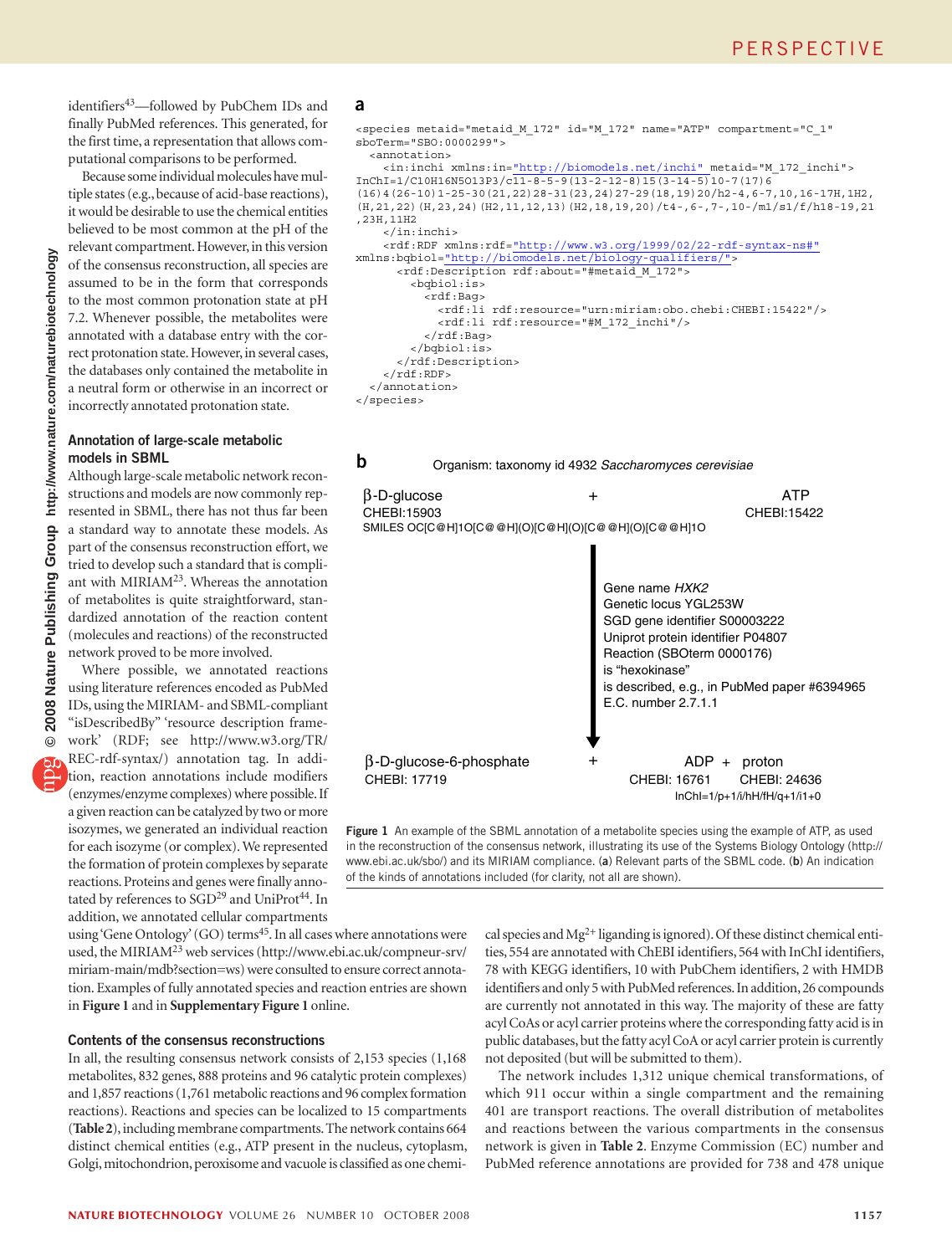| ì<br>Antium communication<br>- 44. 1             |
|--------------------------------------------------|
| $\frac{2}{3}$                                    |
| ، مسموع مناسات المسا<br>$\overline{\phantom{a}}$ |
| ï<br><b>CONSTRUSS</b>                            |
| $\sqrt{2008}$ Nat                                |
| ðί<br>ŋ                                          |

|             | Table 2 Summary of the consensus reconstruction by cellular |  |
|-------------|-------------------------------------------------------------|--|
| compartment |                                                             |  |

| Compartment                   | <b>Reactions</b> | <b>Metabolites</b> |
|-------------------------------|------------------|--------------------|
| Cytoplasm                     | 835              | 590                |
| Extracellular                 | 15               | 158                |
| Golgi                         | $\overline{2}$   | 13                 |
| Mitochondrion                 | 188              | 235                |
| <b>Nucleus</b>                | 30               | 42                 |
| Endoplasmic reticulum<br>(ER) | 32               | 28                 |
| Vacuole                       | $\overline{2}$   | 22                 |
| Peroxisome                    | 77               | 80                 |
| Mitochondrial membrane        | 142              | $\Omega$           |
| Plasma membrane               | 311              | $\Omega$           |
| Peroxisomal membrane          | 44               | $\Omega$           |
| ER membrane                   | 17               | $\Omega$           |
| Vacuolar membrane             | 35               | $\Omega$           |
| Golgi membrane                | 5                | $\Omega$           |
| Nuclear membrane              | 26               | $\Omega$           |

transformations in the network, respectively. Each reaction includes all of its cofactors (sometimes known as 'currency metabolites'), such as ATP, NADH and CoA. In addition, although we recognize that there is a certain arbitrariness about this, we have assigned pathway names for each reaction in the network.

We have removed various reactions from the initial networks, especially where they contained Markush structures or ambiguities. This has led to the underrepresentation of lipids, where there are many combinatorial issues<sup>46</sup>. We anticipate that lipid pathways will be added in the future, but 'lipidomics' experiments will eventually be necessary to define the full complement of lipid species present in *S. cerevisiae*. In a similar vein, composite items such as 'biomass' are excluded. Although these are required for flux balance analysis, our purpose here is to provide the basic inventory of metabolites and network structure that



**Figure 2** Degree distribution of the metabolic network. The metabolic reaction network was first summarized in a metabolite network, where metabolites are the nodes and one edge links two metabolites that co-occur in a reaction (in any role as substrates or products), as described<sup>48</sup>. For this analysis, transport steps were not considered nor were protein-protein binding reactions. (**a**,**b**) The figures plot the distribution of the degree of connectivity, *P(k)*, expressed as the fraction of metabolites that have *k* links out of the total number of metabolites plotted against the number of links (*k*) in the complete network (**a**) and in a network where the following metabolites were not considered (**b**): {water, proton, carbon dioxide, dioxygen, phosphate3–, diphosphate4–, ammonium, ATP, ADP, AMP, NAD+, NADH, NADP+, NADPH} (to be comparable with the analysis in ref. 48).

can be used, for example, to compare the network with experimental metabolomics data. This inventory can then form the basis for setting up flux balance models using different assumptions required for setting up these kinds of models, for example, assumptions on the biomass composition, reversibility of reactions and lumping of the reactions into fewer compartments.

**Figure 2** depicts the degree distribution<sup>47</sup> of the complete metabolite network, and a version where the currency metabolites were ignored as described earlier48. The complete network (**Fig. 2a**) has an average clustering coefficient of 0.742, average node degree of 13.166, characteristic path length of 2.186 and betweenness centralization of 0.3897. The network without currency metabolites (**Fig. 2b**) has an average clustering coefficient of 0.421, average node degree of 5.138, characteristic path length of 4.178 and betweenness centralization of 0.2329. In the full network, the largest value for the shortest distance between any two metabolites ('diameter') is only 4 reaction steps, whereas it is 11 reaction steps (between dTTP and heme A) in the one without 'currency' metabolites. These statistics indicate that the currency metabolites should not be ignored as is sometimes done; without them the network is considerably less connected and several unconnected subnetworks appear, thus leaving some areas of metabolism unconnected from the rest. The center metabolite in the complete network is the proton, whereas in the smaller one it is coenzyme A. **Table 3** lists the top 15 most-connected metabolites of each network.

#### **Dissemination and future curation of the reconstruction**

An SBML-encoded version of the base model (with and without compartments) is available at [http://www.comp-sys-bio.org/yeastnet.](http://www.comp-sys-bio.org/yeastnet) Specifically, the SBML representation of the model is made available under the Creative Commons Attribution-Share Alike 3.0 Unported License (<http://www.creativecommons.org/>). This is the preferred source for using the complete model with systems biology software. We have tested the SBML using various XML validators, and shown that it loads successfully into the COmplex PAthway SImulator (COPASI)<sup>49</sup> software. COPASI shows that there are 307 mass conservation relations, which were calculated from the stoichiometry matrix using the method of Vallabhajosyula<sup>50</sup>, which is now standard in COPASI<sup>49</sup>. We have also loaded the model successfully into some versions of Cytoscape<sup>51</sup> and CellDesigner<sup>52</sup>. The SBML has been checked using libSBML<sup>53,54</sup> (see also [http://sbml.org/software/libsbml/\)](http://sbml.org/software/libsbml/).

Recognizing that for many applications only subsets of this model are going to be relevant, we also make it available in an online database that facilitates searching the model. We used the database schema B-Net<sup>31</sup>, which already supported all of the features required for our SBML model, including a structured mechanism for MIRIAM annotations. This B-Net representation of the model can be searched using synonyms and it also allows the user to navigate through the network, for example, going from a metabolite to all its reactions, then to the genes that encode the enzymes catalyzing those reactions and so forth. The database is also available at [http://www.comp-sys-bio.org/yeastnet.](http://www.comp-sys-bio.org/yeastnet)

The B-Net database provides another important function as it is also the preferred means by which the community will be able to edit the model. It will thus be the primary source for the model. As there is no redundancy in the database, any change in any component immediately becomes global. For the time being, editing the model is limited to a few curators to ensure that the current standards are maintained. However, given the major benefits of community annotation<sup>55,56</sup>, we have included at the database a mechanism that collects annotations from anyone who wishes to communicate corrections or additions to the model. These annotations will then be reviewed and incorporated into the model for future releases of new versions.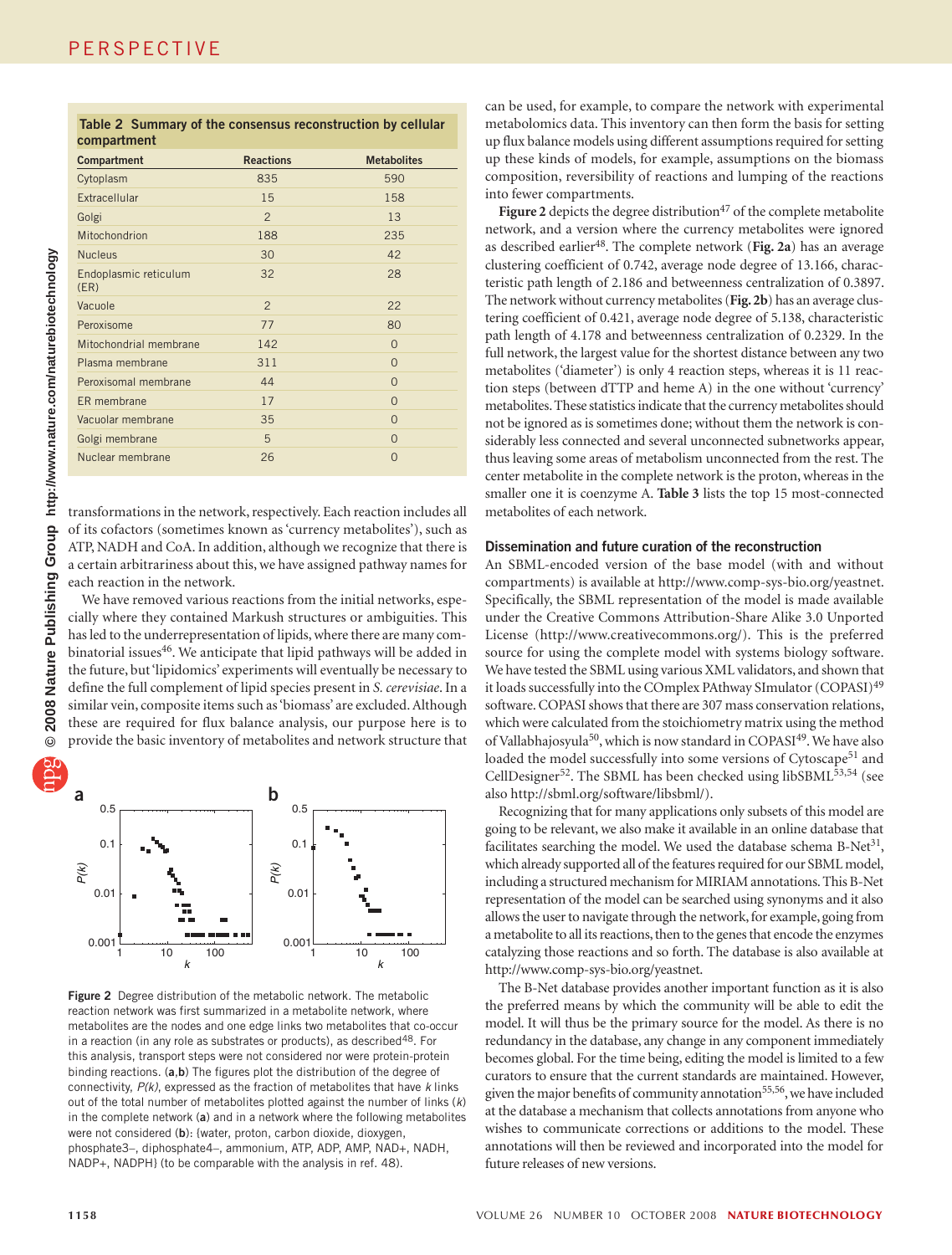#### **Discussion**

We have brought together a large segment of the community engaged in research involving genome-scale metabolic networks of yeast to create a consensus network that is freely available without restrictions and that can form the basis for future improvements. The SBML representation of the reconstruction is freely available under a Creative Commons License, and representations of the network were designed to facilitate future improvements.

Although annotation was semi-automated, a considerable element of manual annotation was still required, especially the parsing of the starting models. One of the biggest problems was the use of nonstandard and often arcane synonyms for referring to the same chemical entity. Several commentators have recognized the difficulties caused by synonyms<sup>4,33,38</sup>. For these purposes, we believe and strongly recommend that the best solution to this synonym problem is to reference chemical entities in persistent databases and with database-independent representations such as SMILES<sup>41</sup> and InChI<sup>42</sup>. Referencing the true chemical entity intended requires detailed

## **Table 3 Most connected nodes in the metabolite network**

| Complete metabolite network (as in Fig. 2a) |                            | Abbreviated metabolite network (as in Fig. 2b) |                                        |                            |                                 |
|---------------------------------------------|----------------------------|------------------------------------------------|----------------------------------------|----------------------------|---------------------------------|
| <b>Metabolite</b>                           | <b>Degree</b> <sup>a</sup> | <b>Betweenness</b> <sup>b</sup>                | <b>Metabolite</b>                      | <b>Degree</b> <sup>a</sup> | <b>Betweenness</b> <sup>b</sup> |
| Proton                                      | 506                        | 0.391                                          | Coenzyme A                             | 106                        | 0.237                           |
| Water                                       | 390                        | 0.226                                          | L-glutamate <sup>1-</sup>              | 71                         | 0.232                           |
| <b>ATP</b>                                  | 268                        | 0.099                                          | Acetyl-CoA                             | 66                         | 0.065                           |
| Diphosphate $4-$                            | 181                        | 0.062                                          | $2$ -oxoglutarate $2-$                 | 48                         | 0.078                           |
| Phosphate $3-$                              | 178                        | 0.041                                          | Hydrogen peroxide                      | 45                         | 0.070                           |
| <b>ADP</b>                                  | 173                        | 0.026                                          | Pyruvate                               | 38                         | 0.070                           |
| <b>NADPH</b>                                | 166                        | 0.021                                          | Glycine                                | 31                         | 0.041                           |
| NADP+                                       | 166                        | 0.021                                          | S-adenosyl-L-methionine                | 28                         | 0.063                           |
| $NAD+$                                      | 143                        | 0.018                                          | Acetate                                | 26                         | 0.021                           |
| Carbon dioxide                              | 139                        | 0.020                                          | S-adenosyl-L-homocysteine              | 25                         | 0.039                           |
| <b>NADH</b>                                 | 139                        | 0.017                                          | (6S)-5,6,7,8-tetrahydrofo-<br>lic acid | 25                         | 0.031                           |
| AMP                                         | 128                        | 0.029                                          | L-glutamine                            | 25                         | 0.025                           |
| Coenzyme A                                  | 119                        | 0.021                                          | Succinate $2-$                         | 24                         | 0.029                           |
| Dioxygen                                    | 116                        | 0.014                                          | Acyl-carrier protein                   | 23                         | 0.013                           |
| Ammonium                                    | 92                         | 0.011                                          | L-cysteine                             | 22                         | 0.023                           |
|                                             |                            |                                                |                                        |                            |                                 |

<sup>a</sup>The number of metabolites that co-occur in metabolic reactions. <sup>b</sup>The betweenness quantifies the number of paths between<br>any two pairs of metabolites in the network that this one mediates (a global property).

consideration of its stereochemistry and the anomeric specificity of reactions in which it is involved, and not all databases have the required level of precision. We also recommend that these networks are first built in an assumption-free manner, and that extra features or assumptions that may be required for specific purposes (e.g., adding composite compounds for flux balance analyses) should only then be introduced and annotated. A further benefit of the jamboree approach is the access to experts necessary to annotate details such as the precise gene-protein relationships underlying specific reactions.

We believe the reconstruction presented here is currently the most comprehensive and consistent stoichiometric representation of yeast metabolism, from which predictive (sub)models, for example for genomescale flux balance analysis, can be extracted and deployed. Presently, the reconstruction lacks information on effectors, reaction kinetics and parametrization. However, the basic framework of B-Net coupled to SBML models that can easily be populated with such data enables these to be added as they become available, and thus kinetic models that can be directly linked to the genome-scale metabolic network can be built. Some parameters are already available at the System for the Analysis of Biochemical Pathways–Reaction Kinetics (SABIO-RK) website ([http://](http://sabio.villa-bosch.de/SABIORK/) [sabio.villa-bosch.de/SABIORK/](http://sabio.villa-bosch.de/SABIORK/)).

Network reconstruction approaches have developed rapidly in recent years. When they reach the genome scale, they can be viewed as systemslevel genome annotations<sup>57</sup>. Genome annotation is produced by a community-driven process to reach a consensus annotation that represents the state of knowledge about the genome of the target organism. Annotations are then updated based on new information and they serve as a common denominator for genome science studies of the target organism. The yeast metabolic reconstruction presented here represents an analogous process for systems biology studies of a target organism. With the successful achievement of the first consensus reconstruction, the systems biology community can look forward to similar two-dimensional annotation jamborees for other organisms.

The metabolite nomenclature proposed here will, we hope, become the standard terminology for metabolic models because the compounds themselves are essentially identical in all species. We believe that the

semantically annotated reconstruction provided here will have special utility in a number of areas. First is the basic exploration of metabolic pathways and well-curated connections between gene products. Further, the reconstruction will allow the automated interpretation and visualization of metabolomics data as well as data on metabolic proteins, genes and transcripts. The network can form the basis of phenotype predictions, including product yield, in response to genetic and/or environmental perturbations using a variety of methods, including flux balance analysis and logical approaches<sup>58</sup>. It can also be used in metabolic flux estimation based on isotopomer data<sup>59</sup>, for filling gaps in metabolic pathways and for exploring questions related to comparative metabolomics<sup>60</sup> and of metabolic pathway evolution. The widespread use of a consensus starting point will make both the comparison and the integration of such studies considerably easier.

*Note added in proof: Nookaew et al.*61 *have added useful knowledge of some of the lipid metabolism of baker's yeast.*

*Note: Supplementary information is available on the Nature Biotechnology website.*

#### **ACKNOWLEDGMENTS**

The Manchester groups thank the UK Biotechnology and Biological Sciences Research Council (BBSRC) and the Engineering and Physical Sciences Research Council (EPSRC) for financial support including for the Manchester Centre for Integrative Systems Biology [\(http://www.mcisb.org/\)](http://www.mcisb.org/). The UCSD participants thank the National Institutes of Health for financial support (NIH R01 GM071808). We thank Diane Kelly, Sarah Keating and Norman Paton for many useful discussions. The Jamboree was held under the auspices and with the sponsorship of the Yeast Systems Biology Network (EC Contract: LSHG-CT-2005-018942).

#### **Author contributions**

All authors conceived the idea of the consensus reconstruction, the majority were present during the jamboree itself and all contributed to the writing of, and approved, the manuscript.

Published online at<http://www.nature.com/naturebiotechnology/> Reprints and permissions information is available online at <http://npg.nature.com/reprintsandpermissions/>

1. Kell, D.B. Metabolomics, modelling and machine learning in systems biology: towards an understanding of the languages of cells. The 2005 Theodor Bücher lecture. *FEBS J*. **273**, 873–894 (2006).